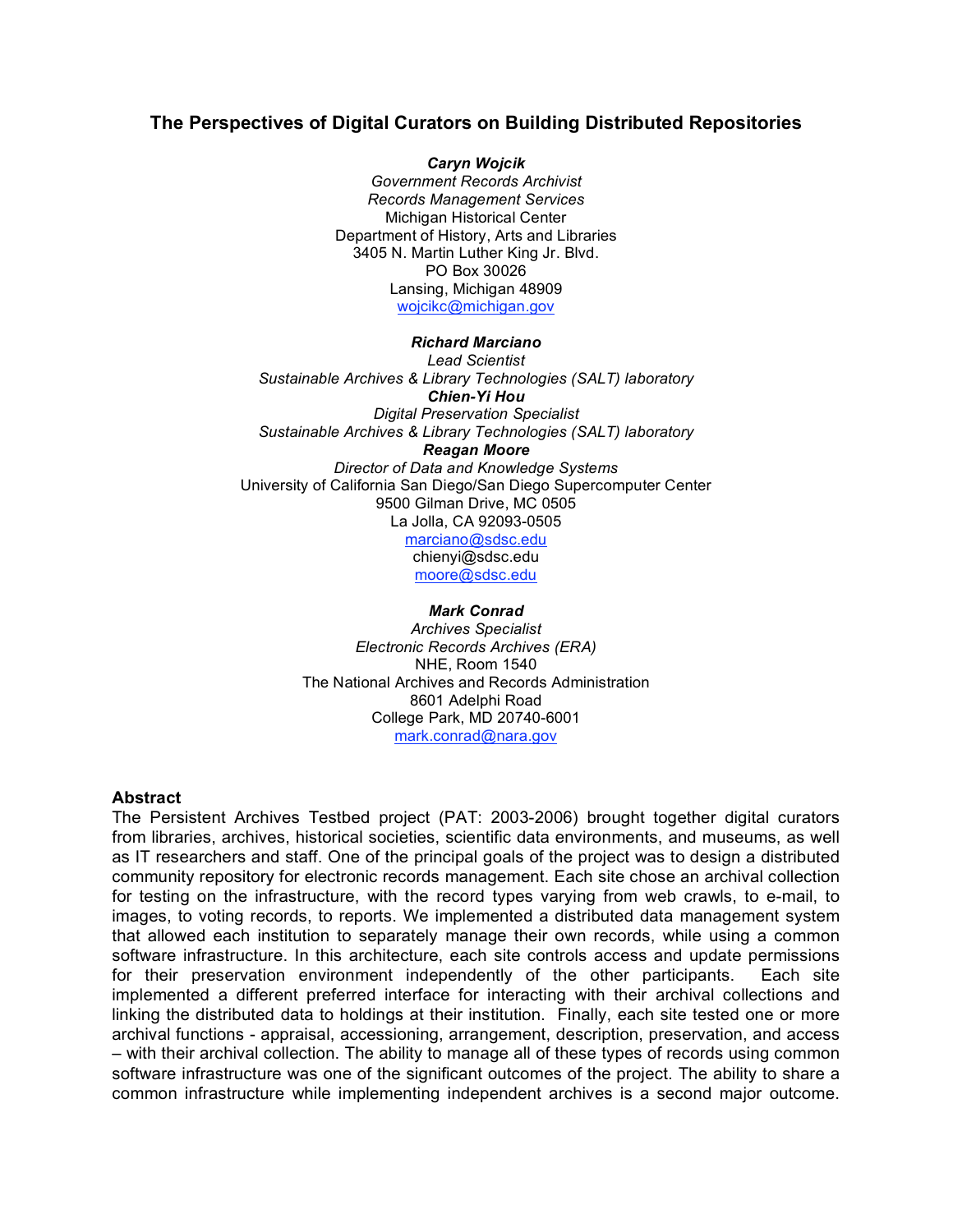This paper focuses primarily on the lessons learned and skills needed by the digital curators to automate ingestion, description, and validation of records. The approaches taken by each participating institution are described, as well as the benefits that were achieved by using common infrastructure.



# **Introduction**

Spatial distribution of PAT collaborating institutions

One of the principal goals of the Persistent Archives Testbed (PAT) project was to explore the feasibility of a "distributed community model" for electronic records management<sup>1</sup> The participating institutions included the San Diego Supercomputer Center, the Stanford Linear Accelerator Archives and History Office, the Kentucky Department for Libraries and Archives, the Ohio Historical Society, the Minnesota Historical Society, the Michigan Department of History, Arts and Libraries, and the National Archives and Records Administration. Observers included researchers from the UCSD Libraries (Chris Frymann, Larry Cruse), the Getty Research Institute (Karim Boughida, David Farneth, Mahnaz Ghaznavi), the California State Archives (Linda Johnson, Renee Vincent-Finch), the California State Library (Janet Coles), the California Environmental Resources Evaluation System--CERES (David Harris), the Georgia Institute of Technology (William Underwood), and the Yale Manuscripts and Archives (Kevin Glick, Stephen Yearl, Derek Merieaux).

<sup>&</sup>lt;sup>1</sup> For more information, please visit the project website,  $\frac{http://www.sdsc.edu/PATH}{http://www.sdsc.edu/PATH}$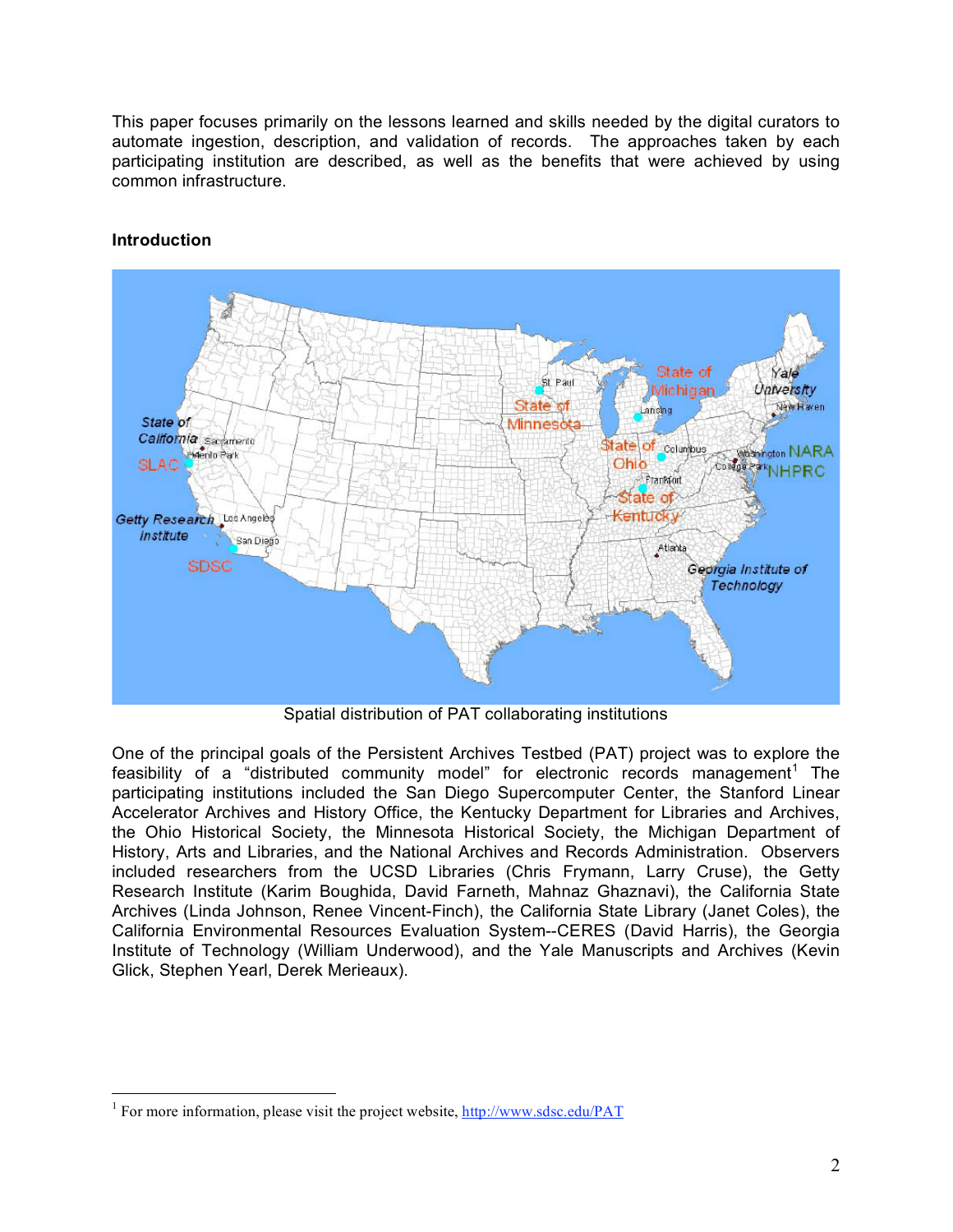![](_page_2_Figure_0.jpeg)

**Figure 1**: PAT Community Grid

The testbed was implemented using the Storage Resource Broker<sup>2</sup> (SRB) data grid technology developed at SDSC. As shown in Figure 1., the architecture consists of one data grid zone, one centralized metadata catalog (PAT MCAT) located at SDSC, and remote distributed SRB storage caches (SRB grid bricks) at each of the participating sites. The grid bricks were implemented using commodity disks, at an effective cost of about \$2,000 per Terabyte. The archival collections for each site were replicated between their local grid brick storage and an archival repository at SDSC. Thus the architecture included the ability to manage multiple copies of the records to minimize risk of data loss, while asserting the consistency constraints needed to track chain of custody and manage authenticity and integrity. Preservation metadata were stored in the MCAT metadata catalog for each record. The metadata catalog and archival storage systems were administered by SDSC. The components of the system that were managed by each collaborating site were mainly the local SRB server and collection interface.

Each site implemented a different preferred interface for interacting with the archival collection and linking the distributed data to holdings at their institution. Each site tested one or more archival functions - appraisal, accessioning, arrangement, description, preservation, and access – with their archival collections as shown in Figure 2. The capabilities required in the SRB data grid to accomplish this included the use of a logical file name space to identify records, the organization of this logical file name space as a collection hierarchy, and the association of required provenance metadata with each sub-collection. Even though shared infrastructure was being used, each site could separately implement their preferred descriptive metadata, and separately control validation of integrity and authenticity.

|                     | Kentucky<br>(Web | Michigan<br>(Databases) | Minnesota<br>(Spatial) | Ohio<br>$(E-mail)$ | <b>SLAC</b><br>(e-documents) |
|---------------------|------------------|-------------------------|------------------------|--------------------|------------------------------|
| <b>Appraisal</b>    |                  |                         |                        |                    |                              |
| <b>Accessioning</b> |                  |                         |                        |                    |                              |
| <b>Arrangement</b>  |                  |                         |                        |                    |                              |
| <b>Description</b>  |                  |                         |                        |                    |                              |
| <b>Preservation</b> |                  |                         |                        |                    |                              |
| <b>Access</b>       |                  |                         |                        |                    |                              |

**Figure 2**: Archival Processes Explored within the Persistent Archive Testbed

<sup>&</sup>lt;sup>2</sup> For more information, please visit the website, http://www.sdsc.edu/srb/index.php/Main\_Page.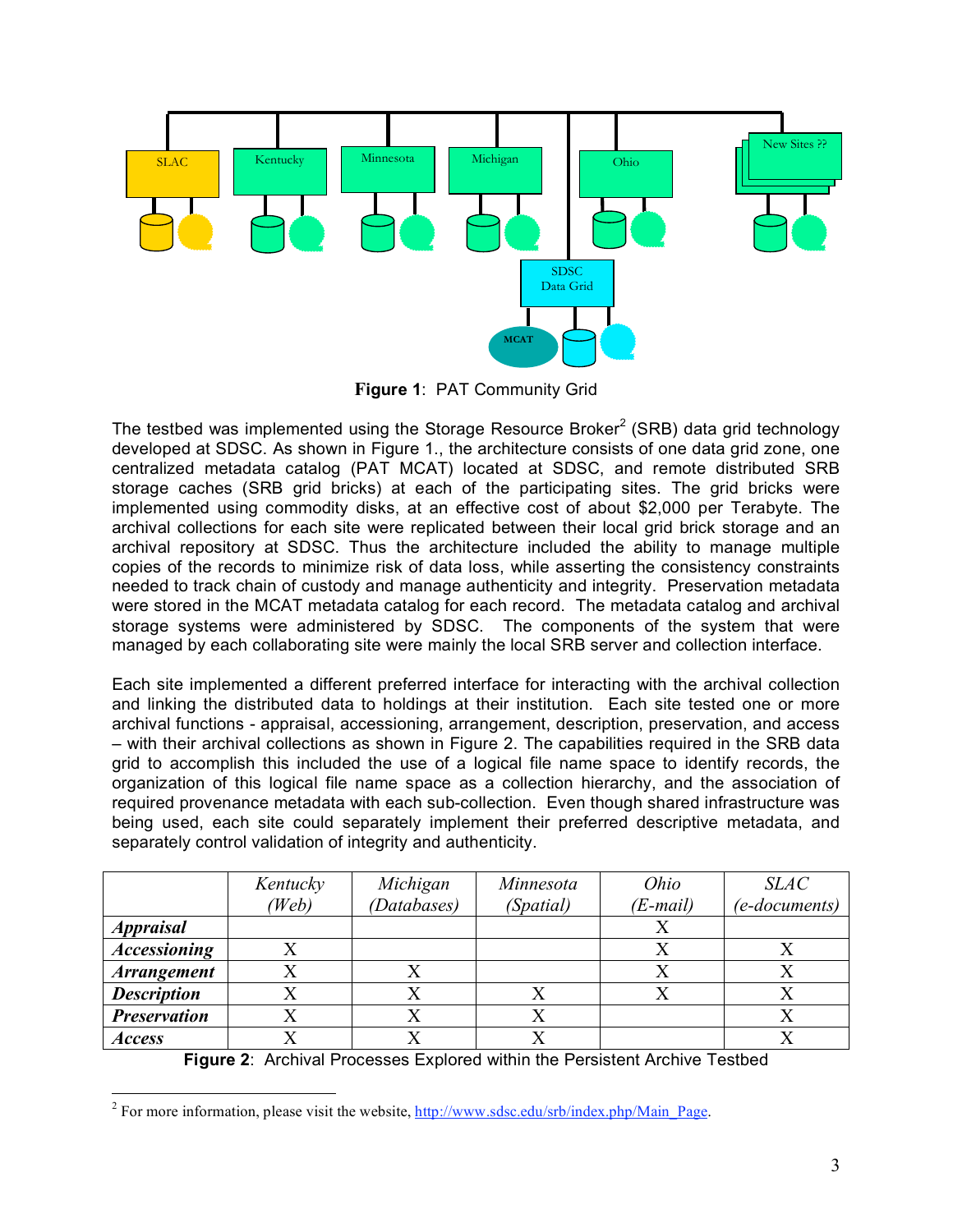In this architecture, each site controls access and update permissions for their preservation environment independently of the other participants. At the same time, they are able to leverage common software and hardware resources for the management of the data and metadata. This lowers their cost of participation and reduces the level of expertise required at each site for managing the archives. In effect, each site outsourced archival repository (storage system) support issues to SDSC in order to focus on management of their archival collections (preserved records). We consider this project to be quite innovative and unique in its scope and level of interaction between archivists and IT staff. Many of the lessons learned from the project have to do with this interaction $3$ 

## **Characterization of the Processes at each Site**

The processes that were used by each site varied, depending upon the types of records. The processes are loosely categorized in Figure 3.

| <b>Processes</b>                |                                                                                                     | <b>KY</b>  | ΜI         | <b>MN</b>  | <b>OH</b>  | <b>SLAC</b> |
|---------------------------------|-----------------------------------------------------------------------------------------------------|------------|------------|------------|------------|-------------|
| 1.                              | Installation of a SRB server at the sites                                                           | no         | <b>YFS</b> | <b>YES</b> | <b>YFS</b> | no          |
| 2.                              | Registration of collections into the SRB data                                                       |            |            |            |            |             |
|                                 | grid using file names that are appropriate for the                                                  |            |            |            |            |             |
| 3.                              | fonds.                                                                                              | <b>YES</b> | <b>YFS</b> | local      | <b>YES</b> | <b>YES</b>  |
|                                 | Replication of digital collections onto a<br>geographically remote storage repository for           |            |            |            |            |             |
|                                 | disaster recovery.                                                                                  | <b>YFS</b> | <b>YES</b> | "yes"      | <b>YES</b> | <b>YES</b>  |
| 4.                              | Registration of metadata as part of the                                                             |            |            |            |            |             |
|                                 | description process                                                                                 | <b>YES</b> |            |            |            | <b>YES</b>  |
| 5.                              | Creation of a collection hierarchy as part of the                                                   |            |            |            |            |             |
| 6.                              | arrangement process<br>Extraction of metadata as part of the description                            | <b>YES</b> | <b>YES</b> |            | <b>YFS</b> | <b>YFS</b>  |
|                                 | process                                                                                             | <b>YFS</b> |            |            | <b>YFS</b> | <b>YES</b>  |
| $7_{\scriptscriptstyle{\star}}$ | Development of a validation process for                                                             |            |            |            |            |             |
|                                 | assessing the authenticity of records in each                                                       |            |            |            |            |             |
|                                 | collection.                                                                                         |            | <b>YES</b> | <b>YES</b> |            |             |
| 8.                              | Development of a template to extract descriptive                                                    |            |            |            |            |             |
| 9.                              | metadata and populate the MCAT catalog.<br>Initial automation of an archival process at each        |            |            |            | <b>YES</b> | <b>YES</b>  |
|                                 | site                                                                                                | <b>YFS</b> | <b>YFS</b> | <b>YFS</b> | <b>YFS</b> | <b>YES</b>  |
|                                 | 10. Refinement of the automation of archival                                                        |            |            |            |            |             |
|                                 | processes based upon the changing archival                                                          |            |            |            |            |             |
|                                 | expectations derived from the work in initial                                                       |            |            |            |            |             |
|                                 | automation                                                                                          |            | <b>YFS</b> |            |            | <b>YES</b>  |
|                                 | 11. Development of web-based demonstrations of<br>the results of the partial automation of archival |            |            |            |            |             |
|                                 | processes                                                                                           | <b>YES</b> | <b>YES</b> |            | <b>YES</b> | <b>YES</b>  |

Figure 3. Preservation processes conducted at each site

PAT Project Lessons Learned, Part 2: IT Professionals' Perspectives

 <sup>3</sup> For <sup>a</sup> fuller discussion of these lessons learned, see: PAT Project Lessons Learned: Archivists' Perspectives Mark Conrad, Jean Deken, Bob Horton, Richard Marciano, et al.

http://www.archivists.org/periodicals/ao\_backissues/AO-Nov05.pdf (page 10+), and

Mark Conrad et al. http://www.archivists.org/periodicals/ao\_backissues/AO-Mar06.pdf (page 8+)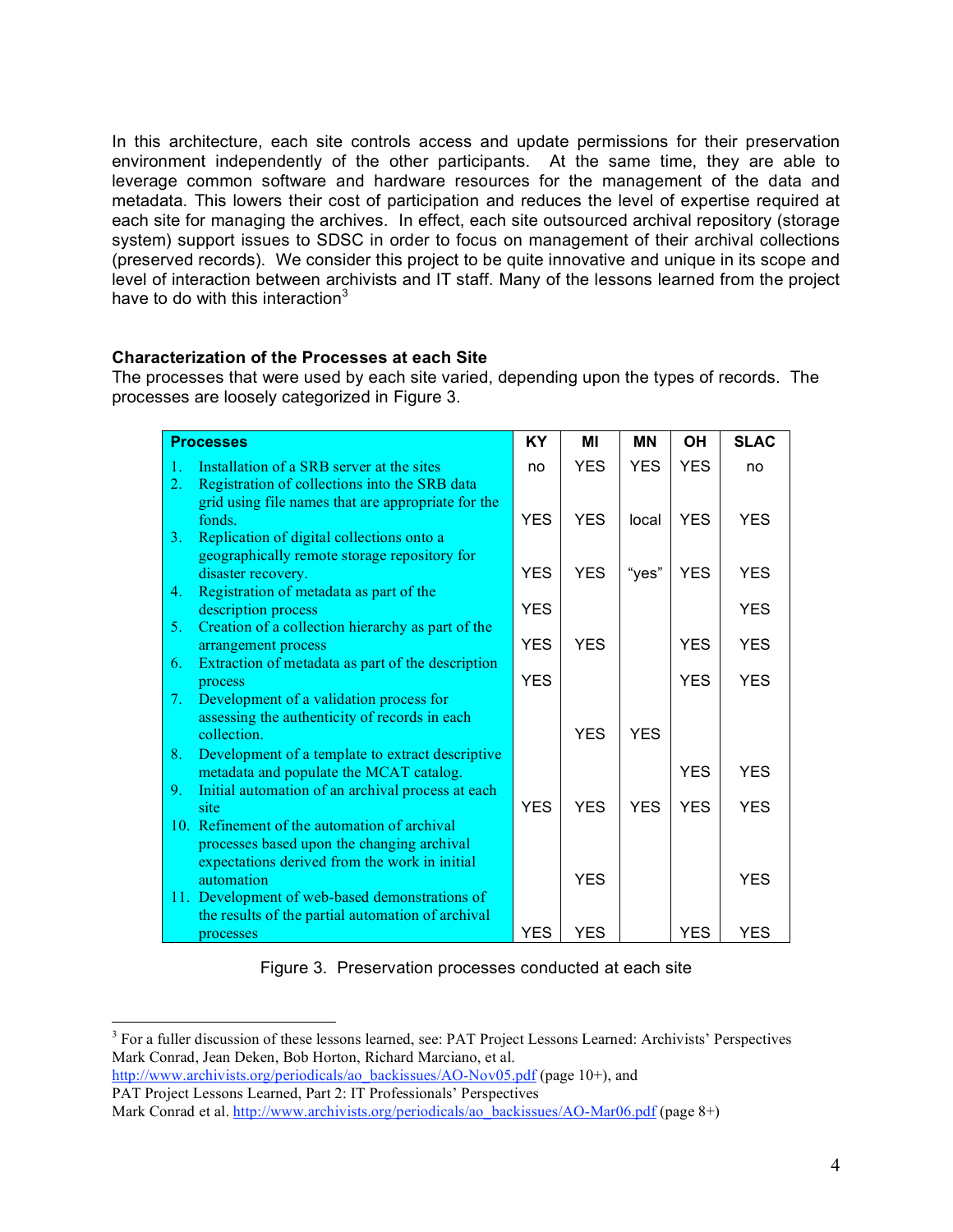- 1. **Installation**: SRB storage nodes ("grid bricks") were built and shipped to MI, OH, and MN. MN's configuration stored 2 TeraBytes, whereas OH's and MI's had only 1TeraBtye of storage. KY shared a local web server host since they had minimal storage requirements. SLAC used a pre-existing SRB system (used in physics experiments).
- 2. **Registration**: Web harvesting processes were used at KY and SLAC to automatically register crawls into the SRB. This required the physical copying of data into the SRB data grid as well as the registration of the records into the MCAT catalog. MN registered local files directly into the MCAT catalog. Unlike other sites, this avoided the need to move the content. The registration procedure was automated.
- 3. **Replication**: Replication was done at all sites automatically for disaster recovery purposes. Copies of records were made at SDSC on both tape and disk storage systems. The copies were accessible through the same interfaces used to access records on the local grid bricks. MN's content was shipped through postal mail on 4 x 500GB disks. A script at SDSC was used to ingest all the content and have it appear as a "replica" of MN's content. Automated checksum computing and validation were carried out on all replicas.
- 4. **Metadata**: Descriptive metadata was associated with SRB ingested files and collections at SLAC, KY and OH. Each institution implemented a different set of descriptive attributes through use of the SRB "user-defined" metadata. The attributes could be queried.
- 5. **Arrangement**: Each record collection was separately organized as a collection folder hierarchy, uniquely designed for each site. Each site had the ability to extend the collection hierarchy, add new records, and establish soft-links between collections for re-purposed records.
- 6. **Metadata Extraction**: Scripts to automatically harvest and register metadata into the MCAT catalog were written and executed at OH and SLAC. This included support for bulk loading of metadata attributes.
- 7. **Validation**: Routines to automatically validate the authenticity of records were created at MN and MI. At MN, systematic checksum computing and comparing were done. At MI, an end-to-end workflow was written that integrated all of the legacy content into a common database that drove their web access interface.
- 8. **Metadata Templates**: For SLAC and OH, metadata templates and pattern matching techniques were developed to extract descriptive attributes from records and load the metadata into the MCAT catalog.
- 9. **Initial Automation**: Processes for recursive manipulation of directory structures are supported by the SRB data grid and were used at all sites.
- 10. **Refined Automation**: SLAC and MI developed multiple levels of automation, as the management policies for their collections evolved. Each new management decision was turned into a process that could be applied across the entire record collection.
- 12. **Web Interfaces**: Site specific interfaces were developed for MI, KY, SLAC, OH, but not for MN as they already had an access interface from their website. The types of interfaces ranged from Windows browsers, to web browsers, to Perl scripts.

As noted above, even though a common data grid was used that spanned all of the participating institutions, each site was able to implement independently the preservation processes required for accessioning their records, managing their records, and accessing their records. The ability to leverage expertise at a central location for archiving records and maintaining descriptive metadata minimized the labor requirements at each site. The ability to automate manipulation of their collections also minimized the level of effort required to manage the local preservation environment.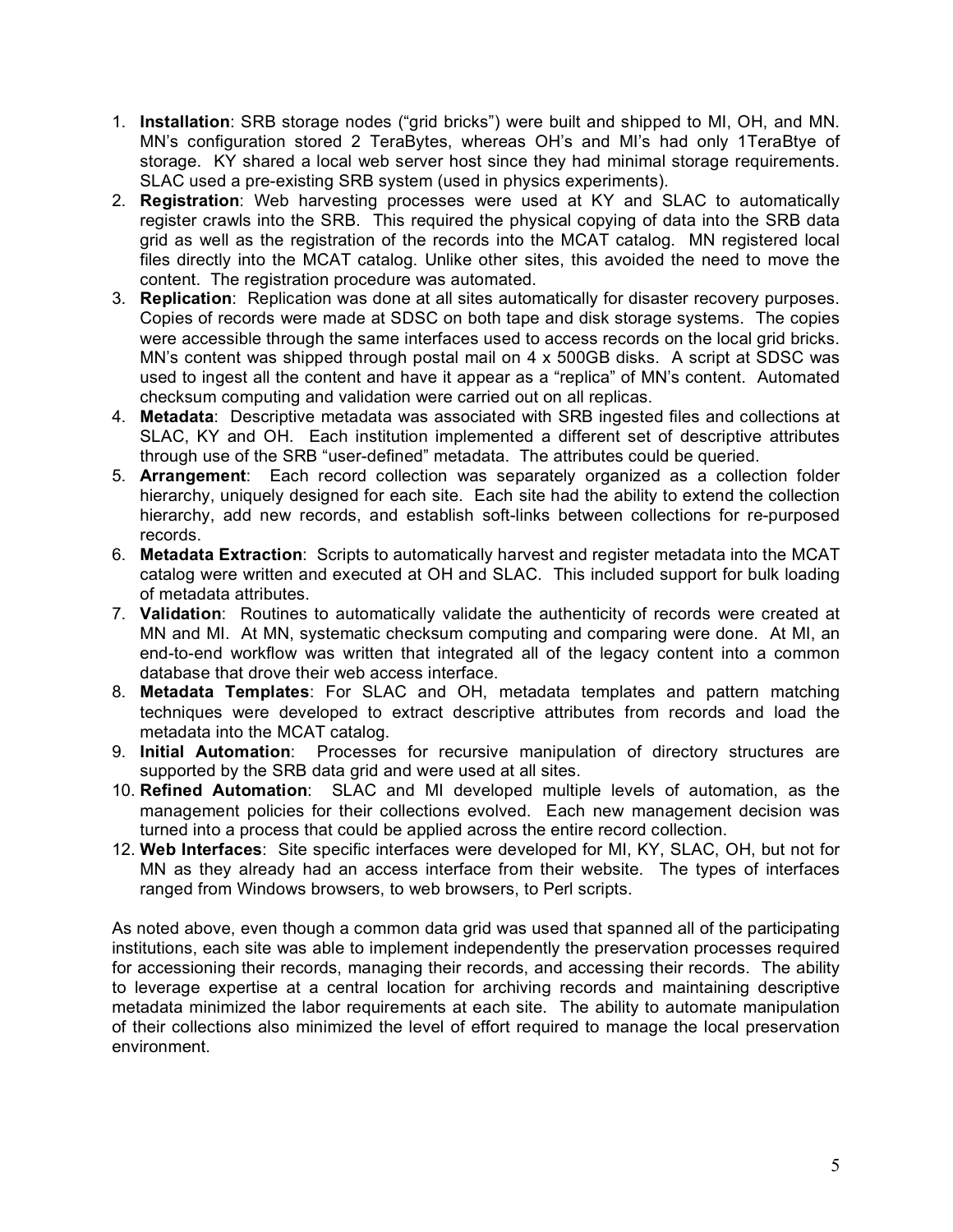# **Unique Contributions of the Digital Curators to the Infrastructure**

Feedback from the digital curators in this project led to improvements in the SRB infrastructure. Thus the project resulted in improved infrastructure that could then be leveraged by all users of the data grid infrastructure. This positive feedback also occurs with other communities that manage distributed data collections. The infrastructure used to support the preservation environments is generic software that also is applied in support of digital libraries, real-time data stream collections, and distributed data analysis platforms. Some of the specific improvements that were driven by the PAT project include:

- Windows-based SRB clients and Servers were deployed, something which had not been done in production before. This led to the creation of a Perl for Windows client library, used extensively across the project and later with NARA collections.
- Bulk operations were developed, tested, and refined. Specific operations were bulk registration and accession of records, bulk metadata extraction from records, bulk metadata loading, and bulk validation of data movement into, out of, and within the system (through use of checksums).
- End-to-end workflows were developed from accessioning of records, to replication of records.
- All SRB data grid bugs that were discovered were fixed, leading to a more reliable product.
- The MCAT catalog was ported to the mySQL open source database. This increased the number of databases that could be used to manage SRB metadata. Previously only Oracle, DB2, Sybase, and Informix could be used.
- Feedback from the project influenced the design and implementation of a wiki for posting documentation. Communication within the project used the SRB-chat e-mail list to discuss problems and experiences.
- Problems with registration of filenames with unusual characters were discovered and fixed. The character sets used by Windows, Unix, and Mac operating systems differ. Thus the naming conventions used on one operating system could cause problems when storing records on storage controlled by another type of operating system.
- Suggestions were made to simplify governance issues tied to particular types of data management. Governance policies were managed externally to the SRB software, and applied by invoking SRB operations at periodic intervals or after external events. The need for expressing such policies as rules that could be applied by the data management system itself became evident. The development of the next generation of data grid technology was initiated, in the product called iRODS (integrated Rule-Oriented Data System). The iRODS system automates the application of management policies as rules controlling the execution of remote micro-services. Each preservation process is expressed as a set of micro-services. Each micro-service is implemented as a set of operations that can be performed using a remote storage system access protocol. Each management policy is expressed as a set of rules. The results of applying the rules are stored as persistent state information that can be queried to verify assertions about the properties of the preservation environment.

## **Conclusions**

The PAT project suggests that sustainability is probably beyond the capability of most individual archival repositories. The demands of tracking new types of technology, the expertise required to manage new technology, the costs of the storage systems and databases, and the expertise necessary to manage multiple types of storage systems were feasible with some of the sites and beyond what could be sustained for other sites. However, the PAT model strongly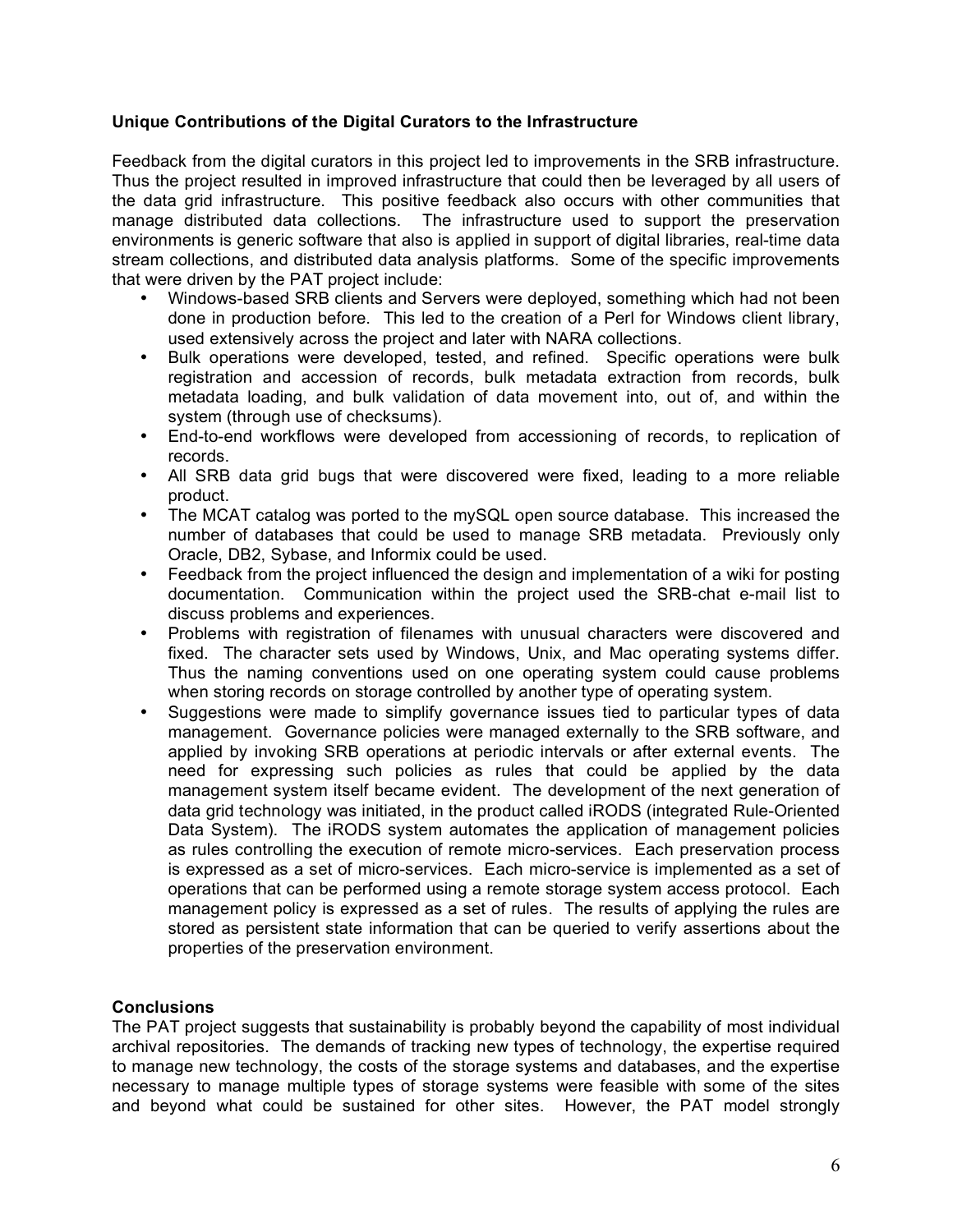suggests the feasibility of distributed multi-repository partnerships or consortia, with shared costs and responsibilities. For example, at the end of the project, an independent MCAT catalog was ported at KY on top of an open source mySQL database, allowing the partnership to be independent of SDSC. The collaboration can be easily extended and scaled to other archival repository partners, either through extension of a single data grid, or through federation of multiple independent data grids. Federation is the controlled registration of data and metadata into multiple MCAT catalogs. Federating such collaborative networks was not evaluated here, but is being pursued by NARA within the Transcontinental Persistent Archive Prototype. This system integrates multiple independent data grids located at the University of Maryland, UCSD, Renci/University of North Carolina, Georgia Tech, and NARA.

## **Acknowledgements**

This project was partially funded by the National Historical Publications and Records Commission (NHPRC) under grant number 2004-008. The project was also partially funded by the National Archives and Records Administration (NARA). Special thanks to all the digital curators and archivists involved: Lucy Barber, Mike Meier, Pari Swift, Jean Deken, Glen McAninch, Bob Horton, and to their talented staff members who participated in this project both from the IT and digital curation perspectives.

## **References**

- 1. Moore, R., M. Smith, "Automated Validation of Trusted Digital Repository Assessment Criteria", submitted to Journal of Digital Information, January 2007.
- 2. Smith, M., R. Moore, "Digital Archive Policies and Trusted Digital Repositories", proceedings of The 2<sup>nd</sup> International Digital Curation Conference: Digital Data Curation in Practice, November 2006, Glasgow, Scotland.
- 3. Moore, R., A. Rajasekar, M. Wan, W. Schroeder, R. Marciano, A. Jagatheesan, "On Building Trusted Digital Preservation Repositories," 5th e-Science All Hands Meeting, Sept. 2006, Nottingham, UK.
- 4. Moore, R., "Building Preservation Environments with Data Grid Technology", American Archivist, vol. 69, no. 1, pp. 139-158, July 2006.
- 5. Moore, R., M. Smith, "Assessment of RLG Trusted Digital Repository Requirements," JCDL on "Digital Curation & Trusted Repositories: Seeking Success", June 2006, Chapel Hill, North Carolina.
- 6. Rajasekar, A., M. Wan, R. Moore, W. Schroeder, "A Prototype Rule-based Distributed Data Management System", HPDC workshop on "Next Generation Distributed Data Management", May 2006, Paris, France.
- 7. Rajasekar, A., R. Moore, F. Berman, B. Schottlaender, "Digital Preservation Lifecycle Management for Multi-media Collections, Lecture Notes in Computer Science, vol. 3815/2005, pp. 380-384, November 2005.
- 8. Moore, R., R. Marciano, "Technologies for Preservation", chapter 6 in "Managing Electronic Records", edited by Julie McLeod and Catherine Hare, Facet Publishing, UK, October 2005.
- 9. Moore, R., R. Marciano, "Prototype Preservation Environments", Library Trends Volume 54, p. 144, Number 1 (Summer 2005), "Digital Preservation: Finding Balance", Johns Hopkins University Press.